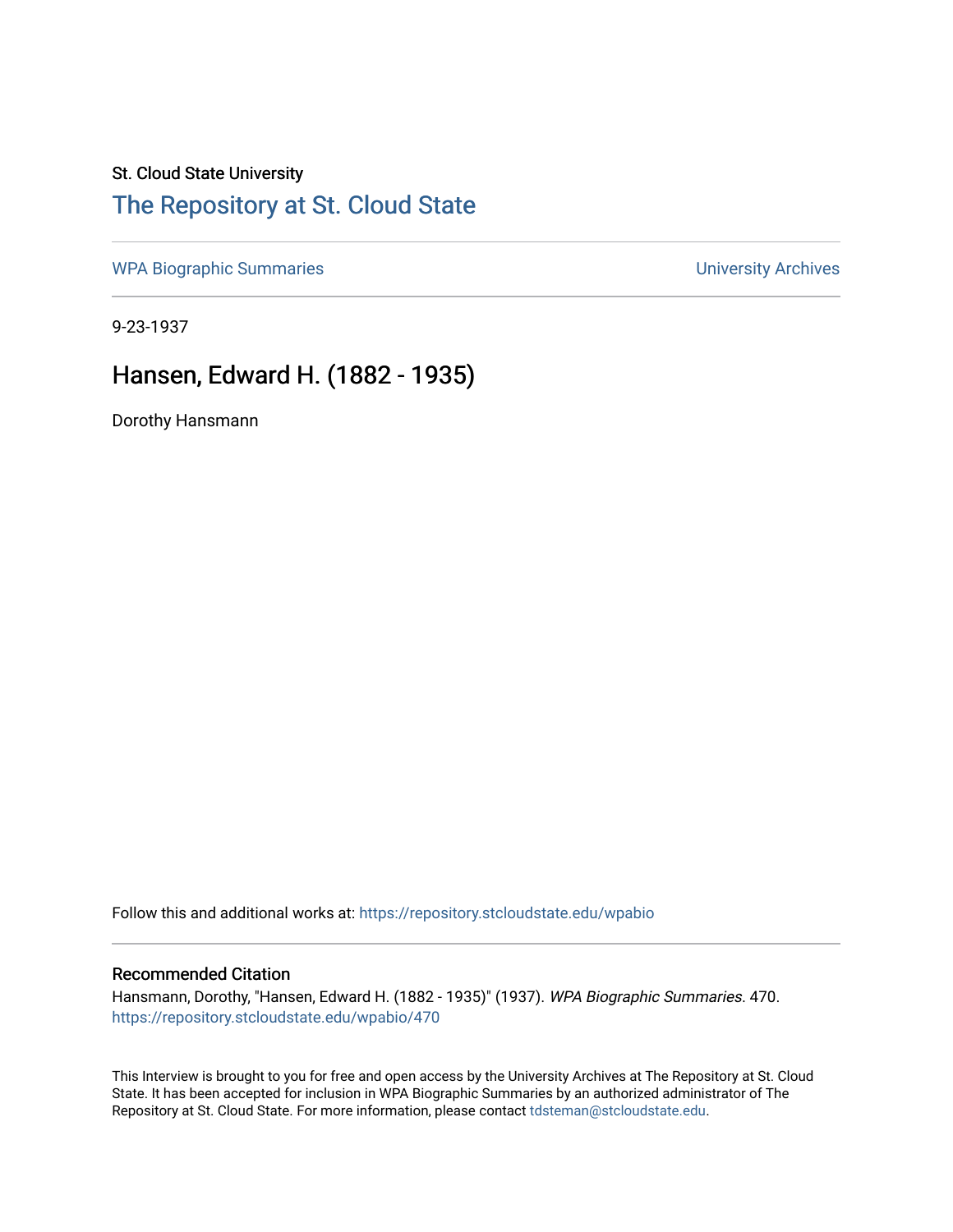## File No.  $B-493$

HANSEN, EDWARD H.

Edward H. Hansen was born in Sauk Centre, February 10, 1882. A son of Hans Hansen.

 $\lambda$  . And the set

He attended public school and grew to manhood in Sauk Centre. In 1898 he commenced work in the clothing store of Jacobi Bros, and Mack and thereby embarked in the business which he followed during his entire life. After he had been employed for two vears in the local store, in 1900, he went to Detroit Lakes, where he was employed in the Blanding-Norby Co., clothing store. In 1902 he secured a position with 0. J. Schei at Fergus Falls as manager of a clothing store where he remained until 1904 when his father, Hans Hansen, who was engaged in the clothing business with E. A. Richards, passed away. Shortly after the death of his father Edward H. Hansen entered into a partnership with his brother Rudolph E. Hansen and E. A. Richards as proprietors of the Model Clothing store, where he remained until his death. Two or three years later the Hansen brothers purchased the interest of E. A. Richards.

Edward H. Hansen was a member of the Episcopal Church and several Masonic organizations of Sauk Centre.

Edward H. Hansen died July 18, 1935.

Copied from: Sauk Centre Herald of July 25, 1935 Date Copied: September 23, 1937 Copied by: Dorothy Hansmann